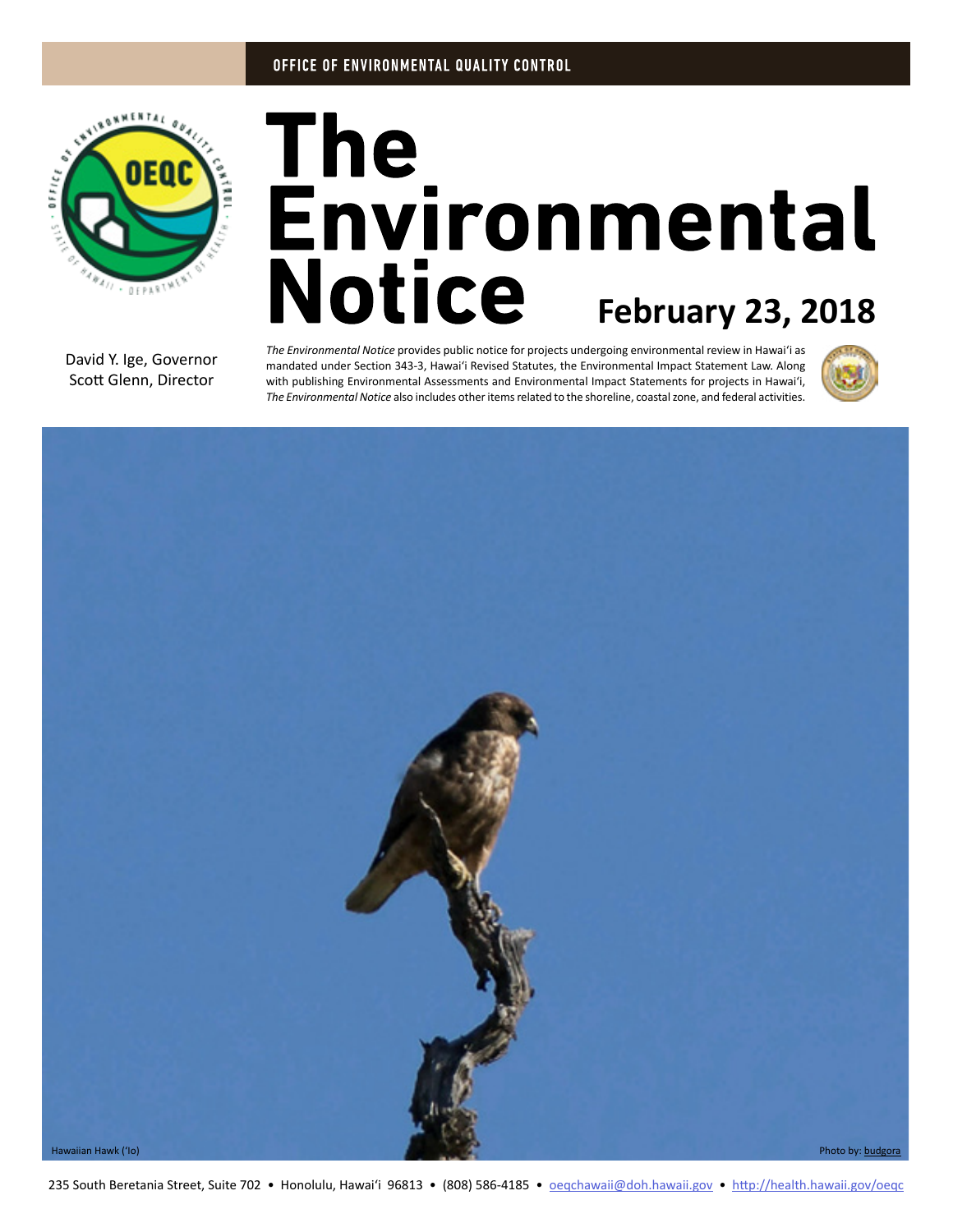| <b>TABLE OF CONTENTS</b>                                                                               |  |                                                                                                                   |  |
|--------------------------------------------------------------------------------------------------------|--|-------------------------------------------------------------------------------------------------------------------|--|
|                                                                                                        |  |                                                                                                                   |  |
|                                                                                                        |  |                                                                                                                   |  |
| HAWAI'I                                                                                                |  | <b>COASTAL ZONE MANAGEMENT NOTICES</b>                                                                            |  |
| <b>Land Authorizations for Long-Term Continuation of Astrono-</b>                                      |  | Special Management Area (SMA) Minor Permits                                                                       |  |
| my on Maunakea--(EISPN)<br>2012-2022-2022-2022-2022-2023                                               |  | Federal Consistency Reviews______________________________7                                                        |  |
| South Point Resources Management Plan--Draft EA (AFNSI) 4 SHORELINE NOTICES                            |  |                                                                                                                   |  |
| <b>CHAPTER 25, REVISED ORDINANCES OF HONOLULU</b>                                                      |  | Applications for Shoreline Certification                                                                          |  |
| Installation of SO2 Scrubbing System & Replacement of Kar-                                             |  | Proposed Shoreline Certifications and Rejections                                                                  |  |
|                                                                                                        |  | bate Gas Coolers, Kapolei Refinery--Final EA (FONSI) ____5 NATIONAL ENVIRONMENTAL POLICY ACT (NEPA) ACTIONS_____9 |  |
| PREVIOUSLY PUBLISHED DOCUMENTS OPEN FOR COMMENT____6 FEDERAL NOTICES_________________________________9 |  |                                                                                                                   |  |

## Announcement

Version 0.4 of the proposed amendments to the administrative rules governing the environmental review process was introduced by the Environmental Council on February 20, 2018; here are links to the [PDF version](http://oeqc2.doh.hawaii.gov/Laws/v0.4-Proposed-HAR-11-200.1_Draft.pdf) and to the [online platform](https://oeqc.civicomment.org/proposed-har-11-200.1-eis-rules) where you can review and provide comments. Additionally, [here](http://oeqc2.doh.hawaii.gov/Laws/v0.4-2018-02-21-EC-Rules-Update-Process.pdf) is a document that describes the process to update the rules. The Council will meet again for decision-making on the amendments on March 6, 2018; the agenda will be posted on the [Rules Update page](http://health.hawaii.gov/oeqc/rules-update/) of the [OEQC website](http://health.hawaii.gov/oeqc/) ([http://health.hawaii.gov/oeqc/\)](http://health.hawaii.gov/oeqc/) by February 28, 2018.

# Statewide Map of New HRS Chapter 343 Actions

[Maunakea land authorizations](#page-2-0)

### **LEGEND**

 New Chapter 343 entries: 2 total  $\Box$  - HRS § 343-5(b) Agency Actions: 2 - HRS § 343-5(e) Applicant Actions: 0 [South Point Resources Management Plan](#page-3-0)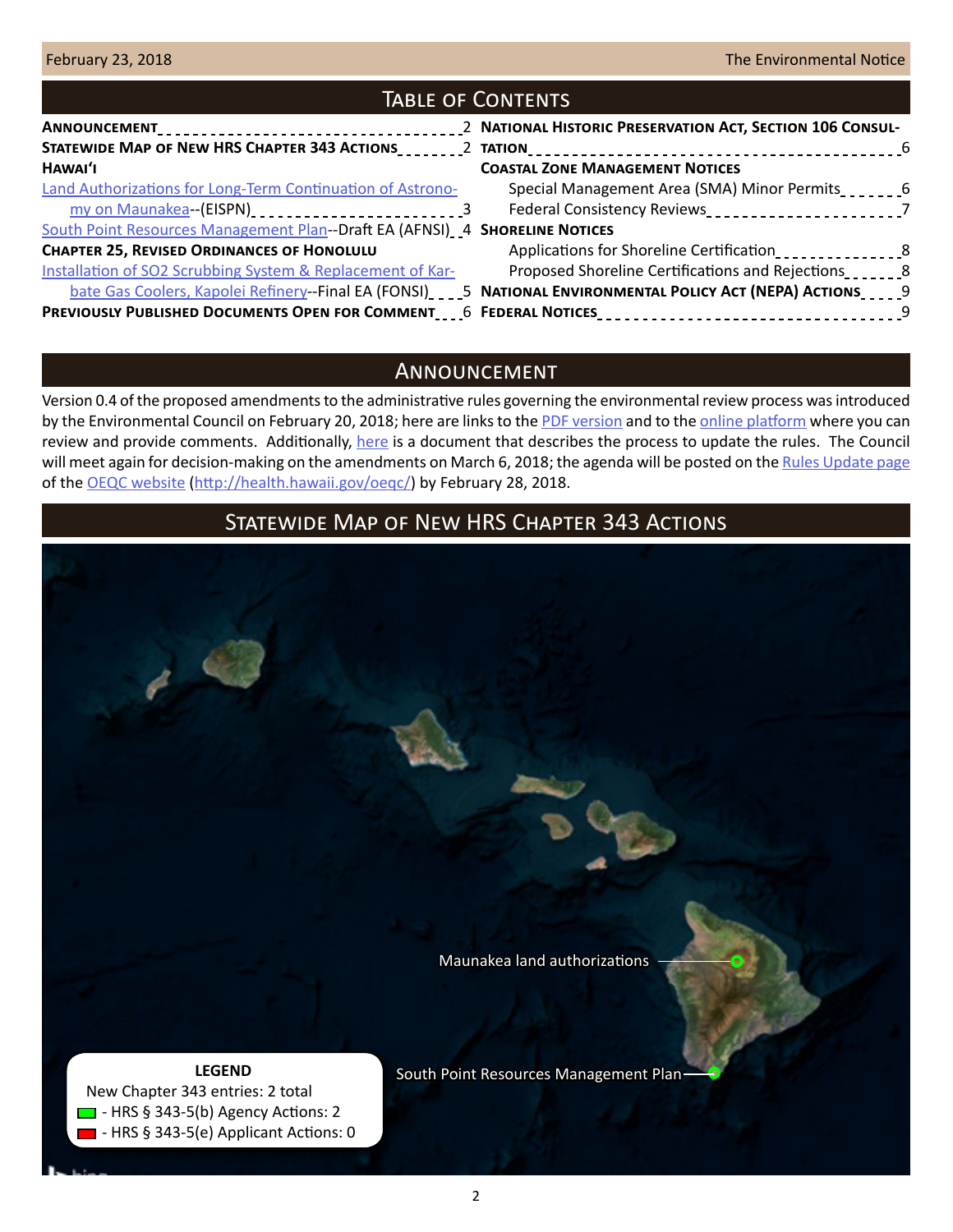<span id="page-2-0"></span>

| HAWAI'I                              |                                                                                                                                                                                                                                                                                               |  |
|--------------------------------------|-----------------------------------------------------------------------------------------------------------------------------------------------------------------------------------------------------------------------------------------------------------------------------------------------|--|
|                                      | <b>Land Authorizations for Long-Term Continuation of Astronomy on Maunakea--(EISPN)</b>                                                                                                                                                                                                       |  |
| <b>HRS §343-</b><br>5(a) Trigger     | (1) Propose the use of state or county lands or the use of state or county funds                                                                                                                                                                                                              |  |
| District(s)                          | Hāmākua                                                                                                                                                                                                                                                                                       |  |
| TMK(s)                               | (3) 4-4-015:009 (Mauna Kea Science Reserve), 4-4-015:012 (Halepōhaku Mid-Level<br>Facility), and 4-4-015:001 por. (Mauna Kea Access Road)                                                                                                                                                     |  |
| Permit(s)                            | Issuance of new land authorization(s) for a portion or all of the lands currently<br>encumbered to UH                                                                                                                                                                                         |  |
| Proposing<br>Agency                  | University of Hawai'i<br>Stephanie Nagata, Director, Office of Mauna Kea Management, (808) 933-3195, nagatas@hawaii.edu<br>200 W. Kawili St., Hilo, HI 96720                                                                                                                                  |  |
| <b>Accepting</b><br><b>Authority</b> | Governor, State of Hawai'i<br>The Honorable David Y. Ige, (808) 586-0034, http://governor.hawaii.gov/contact-us/contact-the-governor/<br>Executive Chambers, State Capitol, 415 South Beretania St., Honolulu, HI 96813                                                                       |  |
| Consultant                           | Planning Solutions, Inc<br>Jim Hayes, (808) 550-4559, jim@psi-hi.com<br>711 Kapi'olani Blvd., Suite 950, Honolulu, HI 96813                                                                                                                                                                   |  |
| <b>Status</b>                        | Administrative 30-day public review and comment period starts. Comments are due by March 27, 2018. Please send<br>comments to the accepting authority and copy the proposing agency and the consultant. Comments can also be submitted<br>on-line at http://MaunakeaLandAuth.CommentInput.com |  |

The University of Hawai'i (UH) leases the 11,288-acre Mauna Kea Science Reserve (MKSR) under general lease S-4191, which expires on December 31, 2033, and the 19-acre Halepōhaku mid-level facility under general lease S-5529, which expires in 2041. In addition, UH holds non-exclusive Easement S-4697 for the Mauna Kea Access Road between the two leased properties, the easement area is roughly 71 acres and the easement expires on December 31, 2033. The two leased properties plus a 400-yard wide corridor on either side of the Mauna Kea Access Road, excluding areas within the adjacent Natural Area Reserve, make up the UH Management Area on Maunakea. UH is seeking to replace its two existing leases and easement with a new land authorization well before they expire.

UH is seeking a new land authorization for two principal reasons. The first is to incorporate the new Comprehensive Management Plan objectives into the authorization. The second is to provide an adequate planning horizon for ongoing and future scientific activity, something that is increasingly difficult as the remaining term of the existing Master Lease becomes shorter.

The Environmental Impact Statement Preparation Notice (EISPN) discusses a "No Action Alternative," an action alternative under which UH receives a new authorization for a much reduced land area relative to its current encumbered area, and an action alternative under which it receives a new authorization for the same areas it currently leases or holds an easement over. These three alternatives and potentially additional alternatives advanced by stakeholders during the EISPN review period will be evaluated in the Draft Environmental Impact Statement (DEIS).

The EISPN outlines the kinds of potential adverse and beneficial impacts that are likely to result from the alternatives being considered. These potential impacts and others identified by stakeholders during the review of the EISPN will be evaluated in the DEIS.

Public open house meetings will be held where exhibits will be available for viewing and attendees will have an opportunity to talk with various resource specialists, managers, and planners. The meetings will occur as follows:

• Waimea; Monday, March 12 – 5:30 to 8:30 p.m.; Department of Hawaiian Homelands – Kūhiō Hale, 64-756 Māmalahoa Highway

• Hilo; Tuesday, March 13 – 5:30 to 8:30 p.m.; 'Imiloa Astronomy Center of Hawaii – Moanahoku Hall, 600 'Imiloa Place

• Honolulu; Wednesday, March 14 – 5:30 to 7:30 p.m.; University of Hawai'i Cancer Center, Sullivan Conference Center, 701 Ilalo Street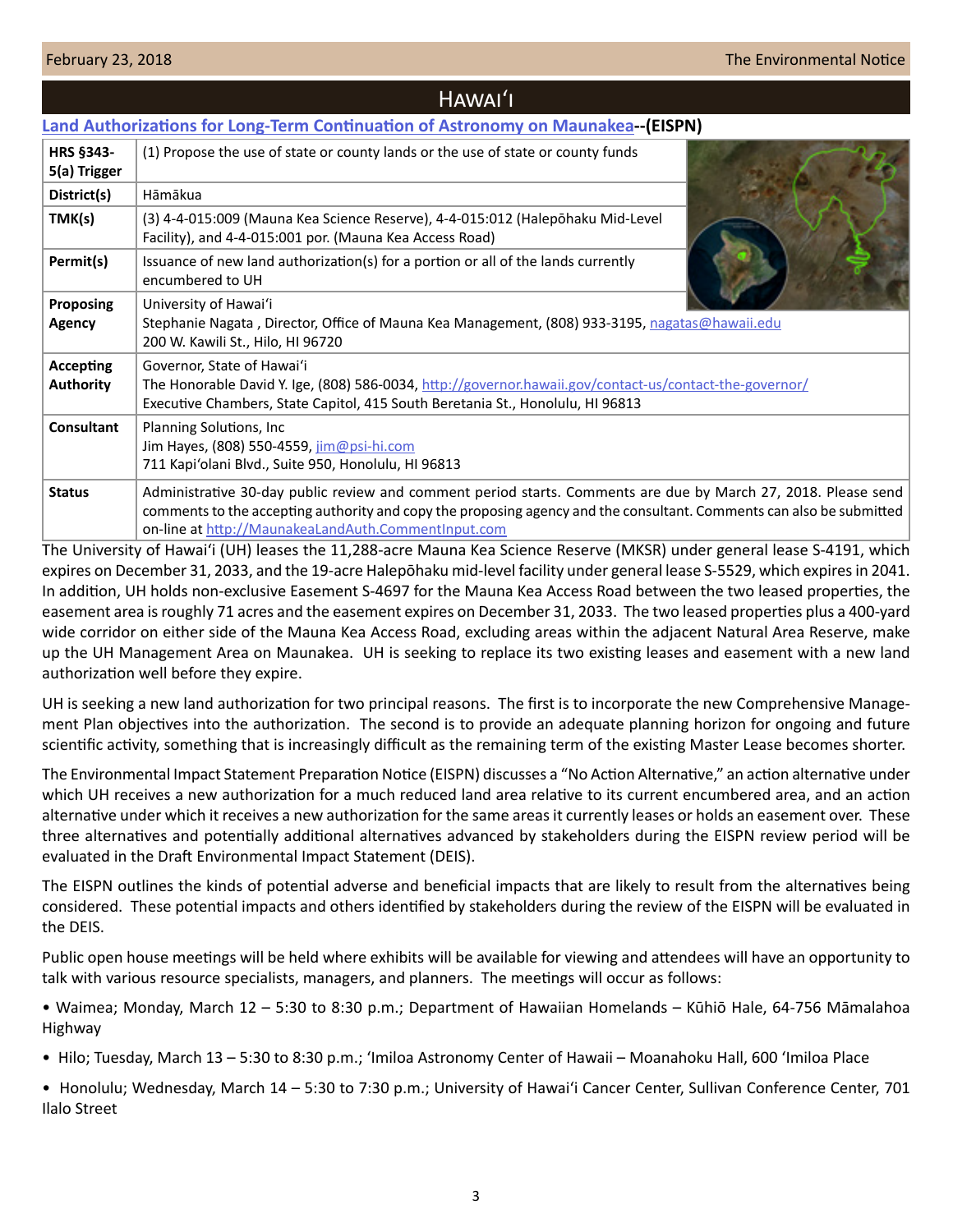# HAWAI'I (CONTINUED)

## <span id="page-3-0"></span>**[South Point Resources Management Plan-](http://oeqc2.doh.hawaii.gov/EA_EIS_Library/2018-02-23-HA-DEA-South-Point-Resources-Management-Plan.pdf)-Draft EA (AFNSI)**

| <b>HRS §343-</b><br>5(a) Trigger           | (1) Propose the use of state or county lands or the use of state or county funds                                                                                         |
|--------------------------------------------|--------------------------------------------------------------------------------------------------------------------------------------------------------------------------|
| District(s)                                | Ka'ū                                                                                                                                                                     |
| TMK(s)                                     | $(3)$ 9-3-001:003                                                                                                                                                        |
| Permit(s)                                  | Archaeological Monitoring Plan Approval, Grubbing & Grading Permit, Building Permit,<br>National Pollution Discharge Elimination System (NPDES)                          |
| Proposing/<br><b>Determining</b><br>Agency | Department of Hawaiian Home Lands (DHHL), State of Hawai'i,<br>Mr. Andrew Choy, (808) 620-9279, andrew.h.choy@hawaii.gov<br>P.O. Box 1879, Honolulu, HI 96805            |
| Consultant                                 | Townscape, Inc., 900 Fort Street Mall, Suite 1160, Honolulu, HI 96813<br>Angela Fa'anunu, (808) 536-6999, Faanunu@Townscapeinc.com                                       |
| <b>Status</b>                              | 30-day public review and comment period starts. Comments are due by March 27, 2018. Please send comments to the<br>proposing/determining agency and copy the consultant. |

Unregulated access to DHHL lands at South Point has compromised the integrity of its heritage sites and coastal ecosystems. To address these threats, the DHHL South Point Resources Management Plan 2016, was developed which proposes sixteen projects and strategies, consisting of near-term priority projects and long-term projects. Of the 16 projects proposed, seven have been selected as priority projects to be implemented in the near-term and the remaining projects are long-term strategies to be implemented over time. Priority projects include the following actions:

- (1) Restore and protect important cultural sites and natural resources within the DHHL's property.
- (2) Plan, design, and construct a walking path that guides visitors around the cultural & natural resources near South Point.
- (3) Manage vehicular access at South Point.
- (4) Provide sanitary amenities and signage at South Point.
- (5) Institute a parking fee for South Point.
- (6) Plan, design and construct a service road and a pedestrian path to Māhana Bay.
- (7) Provide training and technical assistance to local people to become legal business entities on DHHL lands.

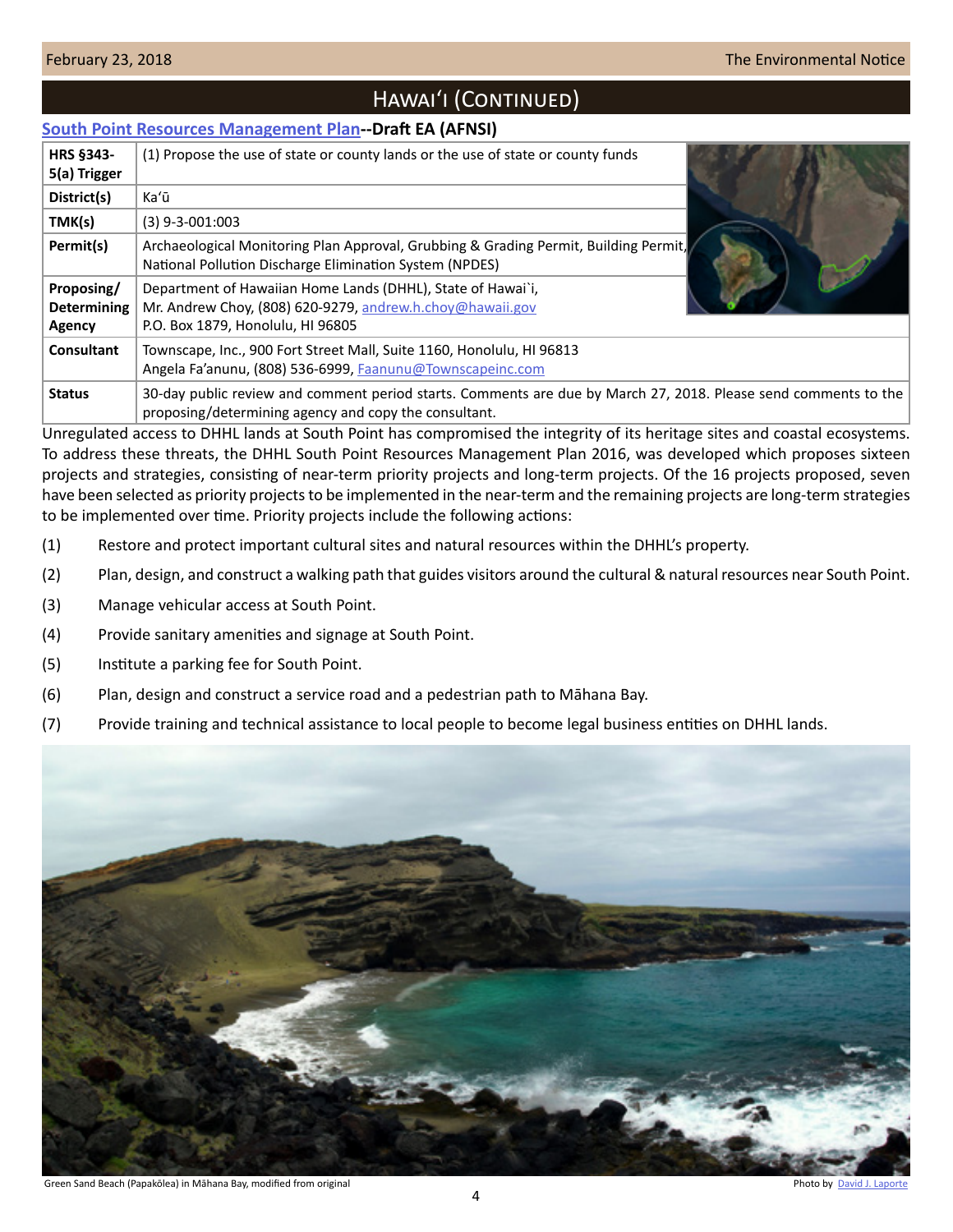<span id="page-4-0"></span>

## Chapter 25, Revised Ordinances of Honolulu

Use of the Special Management Area (SMA) is not a trigger under Chapter 343, but developments in Oʻahu's SMA are required to go through an environmental review process that mirrors the procedural requirements of HRS Chapter 343, pursuant to Revised Ordinances of Honolulu, Chapter 25. Developments being reviewed under Chapter 25 but not Chapter 343 appear here.

## **[Installation of SO2 Scrubbing System & Replacement of Karbate Gas Coolers, Kapolei Refinery-](http://oeqc2.doh.hawaii.gov/Other_TEN_Publications/2018-02-23-OA-Chapter-25-FEA-IES-Acid-Plant-Improvements.pdf)-Final EA (FONSI)**

| District(s)                | 'Ewa                                                                                                                                                          |
|----------------------------|---------------------------------------------------------------------------------------------------------------------------------------------------------------|
| TMK(s)                     | $(1)$ 9-1-014:010                                                                                                                                             |
| Permit(s)                  | Special Management Area Use Permit, Modification to Conditional Use Permit (CUP modification), Air Pollution Control  <br>Permit, Construction Permits        |
| <b>Approving</b><br>Agency | Department of Planning and Permitting, City and County of Honolulu<br>Sarah Afong, sarah.afong@honolulu.gov<br>650 S. King St., 7th Floor, Honolulu, HI 96813 |
| Applicant                  | Island Energy Services; 91-480 Malakole Street, Kapolei, HI 96707<br>Marc Dexter, marc.dexter@islandenergyservices.com                                        |
| Consultant                 | CH2M; 1132 Bishop Street, Suite 1100, Honolulu, HI 96813<br>Lisa Kettley, lisa.kettley@ch2m.com                                                               |
| <b>Status</b>              | Finding of No Significant Impact (FONSI) determination.                                                                                                       |

Island Energy Services, LLC (IES) owns and operates the Kapolei Refinery (formerly known as the Chevron Refinery), located in Campbell Industrial Park. IES is proposing to install an sulfur dioxide (SO2) scrubbing system and replace the existing karbate gas coolers within the refinery's acid plant. The new scrubbing system would include an approximately 57-foot-tall SO2 scrubbing tower and an approximately 33-foot-tall acidulation stripping tower, with an approximately 59-foot-tall steel support structure. The system would function to reduce SO2 emissions generated by the acid plant to meet current industry best control practices. The existing karbate gas coolers, which are reaching the end of their design life, would be replaced with two new plate and frame heat exchangers. Replacement of the karbate gas coolers would improve equipment efficiency and allow the acid plant to operate at its design capacity. The proposed project area comprises the existing footprint of the acid plant, which is located within the special management area (SMA).

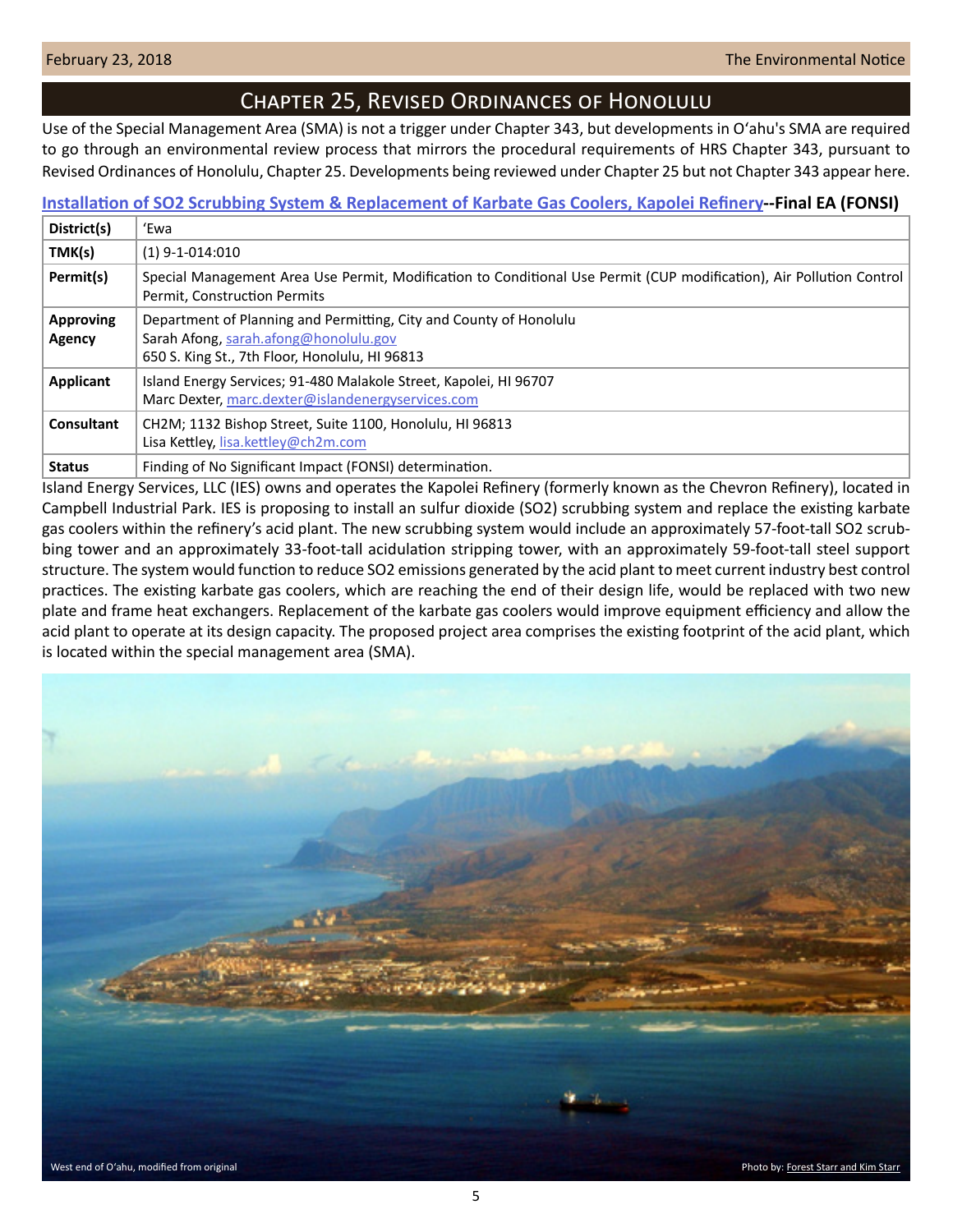## Previously Published Documents Open for Comment

<span id="page-5-0"></span>**Status:** Public review and comment period for these projects began previously. Comments are due March 12, 2018 unless specified otherwise. Please send comments to the relevant agency and copy any relevant applicant and/or consultant.

## **O**ʻ**ahu**

**[Hale Mauliola Navigation Center-](http://oeqc2.doh.hawaii.gov/EA_EIS_Library/2018-02-08-OA-DEA-Hale-Mauliola-Navigation-Service-Center.pdf)-Draft EA (AFNSI) He**ʻ**[eia Wastewater Pump Station Improvements](http://oeqc2.doh.hawaii.gov/EA_EIS_Library/2018-02-08-OA-DEA-Heeia-Wastewater-Pump-Station-Improvements.pdf)--Draft EA (AFNSI) [Ililani Condominium Project](http://oeqc2.doh.hawaii.gov/EA_EIS_Library/2018-02-08-OA-DEA-Ililani-Condominium.pdf)--Draft EA (AFNSI)**

**Kaua**ʻ**i**

**[Helios Hanalei Single Family Residence-](http://oeqc2.doh.hawaii.gov/EA_EIS_Library/2018-02-08-KA-DEA-Helios-Hanalei-Single-Family-Residence.pdf)-Draft EA (AFNSI) [Pua Loke Affordable Housing Development-](http://oeqc2.doh.hawaii.gov/EA_EIS_Library/2018-02-08-KA-DEA-Pua-Loke-Affordable-Housing-Development.pdf)-Draft EA (AFNSI) [Kapaia Cane Haul Road 18-inch Main-](http://oeqc2.doh.hawaii.gov/EA_EIS_Library/2018-02-08-KA-DEA-Kapaia-Cane-Haul-Road-Main.pdf)-Draft EA (AFNSI)**

# National Historic Preservation Act, Section 106 Consultation

ʻ**Ōma**ʻ**[opio Tank Booster Pump and Controls Upgrade](http://oeqc2.doh.hawaii.gov/Other_TEN_Publications/2018-02-23-MA-Section-106-Omaopio-Tank-Booster-Pump-and-Controls-Upgrade.pdf)**

| <b>Island</b> | Maui                                                                                                  |
|---------------|-------------------------------------------------------------------------------------------------------|
| District(s)   | Makawao                                                                                               |
| TMK(s)        | (2) 2-3-005:004 Por                                                                                   |
| Proposing &   | State of Hawai'i, Department of Health, Environmental Management Division, Safe Drinking Water Branch |
| Approving     | 2385 Waimano Home Road, Uluakupu Building 4, Pearl City, HI, 96782-1400                               |
| Agency        | Contact Ms. Joan Corrigan (808) 586-4258                                                              |
| <b>Status</b> | Comments due no later than March 26, 2018. Send comments to Ms. Joan Corrigan, as noted above.        |

The Department of Health (DOH) will be initiating the NHPA Section 106 consultation with the State Historic Preservation Division (SHPD) in accordance with 36 CFR Part 800. In 2015, the U.S. Environmental Protection Agency (EPA) authorized the DOH to act on EPA's behalf, pursuant to 36 CFR §800.2 (c) (4), when initiating NHPA Section 106 for projects funded under the Hawai'i Drinking Water State Revolving Fund (DWSRF).

The DWSRF program is providing funding to the County of Maui, Department of Water Supply for `Ōma`opio Tank Booster Pump and Controls Upgrade. The proposed project will utilize federal funding and is considered an undertaking, as defined by Section 106 of the NHPA, 54 U.S.C. §306101 et seq., and 36 CFR Part 800. The project proposes to replace one potable water pump and install an additional pump and associated electrical equipment to allow continued service to customers while one pump is maintained. The proposed project site is one mile east of Haleakala Highway through a restricted roadway with entrance near Mile Marker 5. Any comments for the project will be included as a part of the NHPA Section 106 consultation with SHPD.

# Coastal Zone Management Notices

## Special Management Area (SMA) Minor Permits

The SMA Minor permits below have been approved (HRS § 205A-30). For more information, contact the relevant county/state planning agency. Honolulu (768-8014); Hawaiʻi (East 961-8288, West 323-4770); Kauaʻi (241-4050); Maui (270-7735); Kakaʻako or Kalaeloa Community Development District (587-2841).

| Location (TMK)                 | <b>Description (File No.)</b>                                            | Applicant/Agent                                           |
|--------------------------------|--------------------------------------------------------------------------|-----------------------------------------------------------|
| Kaua'i: Moloa'a (4-9-014: 006) | Chain Link Fencing, Rock Wall and Landscaping (SMA(M)-2017-<br>22)       | Campbell Murphy Investments, LLC                          |
| Maui: Kīhei (3-9-006: 014)     | After-the-Fact Alterations (SM2 20180005)                                | Christopher and Christy Van Wu                            |
| Maui: Wailea (2-1-008: 061)    | Install New Rooftop Wireless Telecommunications (SM2<br>20180006)        | T-Mobile West, LLC                                        |
| O'ahu: Waipahu (9-4-011: 098)  | Waipahu Kingdom Hall of Jehovah's Witness - Renovation<br>$(2018/SMA-2)$ | Keli'i Conway / Joseph Apana                              |
| O'ahu: 'Aiea (9-8-014: 025)    | T-Mobile West, LLC - Utility Installation, Type A (2018/SMA-3)           | T-Mobile West, LLC / Telecom Site<br>Development Services |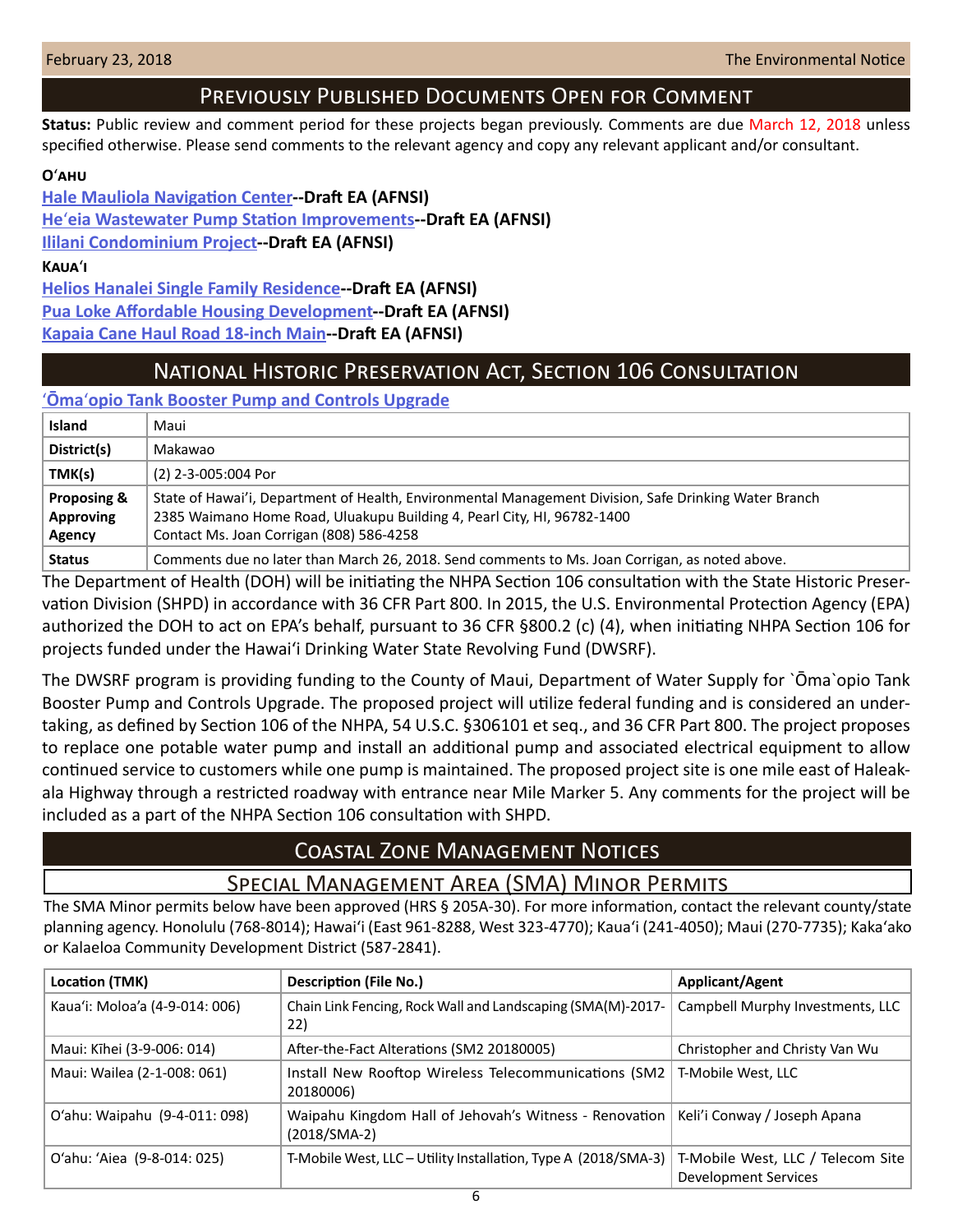# Coastal Zone Management Notices (Continued)

## Federal Consistency Reviews

<span id="page-6-0"></span>The following federal actions are being reviewed for consistency with the enforceable policies of the Hawaiʻi Coastal Zone Management (CZM) Program, including the CZM objectives and policies in Hawaiʻi Revised Statutes, Chapter 205A. Federal consistency, pursuant to Section 307 of the Coastal Zone Management Act of 1972 (CZMA), as amended, generally requires that federal actions, within and outside of the coastal zone, which have reasonably foreseeable effects on any coastal use (land or water) or natural resource of the coastal zone be consistent with the enforceable policies of a state's federally approved coastal management program. Federal actions include federal agency activities, federal license or permit activities, and federal financial assistance activities. This public notice is being provided in accordance with § 306(d)(14) of the CZMA, and federal regulations at 15 CFR § 930.2, § 930.42, and § 930.61. General information about federal consistency is available at the [Hawai](http://planning.hawaii.gov/czm/federal-consistency/)ʻi [CZM Program web site](http://planning.hawaii.gov/czm/federal-consistency/), or call (808) 587-2878.

For specific information or questions about an action listed below, contact John Nakagawa at john.d.nakagawa@hawaii.gov or at (808) 587-2878. The CZM Program is required to adhere to federal review deadlines, therefore, **comments must be received by March 9, 2018**. Comments may be submitted by mail or electronic mail, to the addresses below.

**Mail:** Office of Planning **Email:** [john.d.nakagawa@hawaii.gov](mailto:john.d.nakagawa@hawaii.gov)

Department of Business, Economic Development and Tourism P.O. Box 2359, Honolulu, HI 96804

## **Install Permanent Mooring Buoys at Huawai and Kaunolu Bay, Lana**ʻ**i**

**Proposed Action:** Install two permanent single-point mooring buoys, one each at Huawai (Ridgeline dive site) and Kaunolu Bay (Coral Garden dive site), Lanai, for the exclusive day-use by Lanai Resorts LLC. The day-use moorings are intended for mooring boats for resort guests of Lanai Resorts LLC to participate in ocean-based activities, such as snorkel, SCUBA, SNUBA, stand-up paddle boarding, and fishing. The Huawai mooring will consist of a 4,000 pound pre-cast concrete anchor block attached to a 24-inch subsurface float and 15-foot storm pendant via 53 feet of ½-inch galvanized chain. The Huawai anchor block will be deadweight and will be located on un-colonized sandy seafloor. The Kaunolu Bay mooring will consist of a 4,000 pound pre-cast concrete anchor block attached to a 24-inch subsurface float and 15-foot storm pendant via 36 feet of ½-inch galvanized chain. The Kaunolu Bay anchor block will be deadweight and will be located on un-colonized rocky marine substrate and sandy seafloor. Subsurface floats will be located approximately 10 feet below the water surface.

| Location:              | Huawai (Ridgeline dive site) and Kaunolu Bay (Coral Garden dive site), Lana'i |
|------------------------|-------------------------------------------------------------------------------|
| TMK(s):                | $(2)$ 4-9-17: 8; (2) 4-9-2: 1                                                 |
| <b>Applicant:</b>      | Lanai Resorts, LLC                                                            |
| Contact:               | Mr. Peter Young, Hookuleana LLC, (808) 226-3567, peteryoung@hookuleana.com    |
| <b>Federal Action:</b> | <b>Federal Permit</b>                                                         |
| <b>Federal Agency:</b> | U.S. Army Corps of Engineers                                                  |

## **Hanalei River Bioengineered River Bank Stabilization, Hanalei, Kaua**ʻ**i**

**Proposed Action:** Install a 450-foot long bioengineered wall (biowall) along the eroding Hanalei River bank. The biowall will be constructed in 50-foot increments, with each increment being completed before construction on the next increment begins. The biowall will be comprised of: (1) placement of 2 to 3-foot diameter boulders into the river against the bank from the toe of the bank and extending up to the ordinary high water mark (+1.3 feet mean sea level) to provide toe protection and foundation support; (2) placement of permeable geotextile roll bags filled with grow medium comprised of 80% sand and 20% compost by volume; (3) placement of geogrid fabric to secure and anchor the interlocking, permeable geotextile bags to the bank of the river; and (4) planting of native plants between each layer of the geotextile bags as they are being installed. Once the bio-wall has been completed in its entirety, native or Polynesian woody shrubs will be planted along the top of the river bank. No dredging or excavation will be required for the project. A Final Environmental Assessment was previously completed for the project and was [published in "The Environmental Notice" on October 23, 2016](http://oeqc2.doh.hawaii.gov/The_Environmental_Notice/2016-10-23-TEN.pdf):

| Location:              | 5-5016 Kuhio Highway, Hanalei, Kaua'i                                                      |
|------------------------|--------------------------------------------------------------------------------------------|
| TMK(s):                | $(4)$ 5-5-10: 67                                                                           |
| Applicant:             | Mr. Roger Ross, Hanalei Traders, Inc.                                                      |
| Contact:               | Mr. Andrew Hood, Sustainable Resources Group Intn'l, Inc., (808) 356-0552, ahood@srgii.com |
| <b>Federal Action:</b> | Federal Permit                                                                             |
| <b>Federal Agency:</b> | U.S. Army Corps of Engineers                                                               |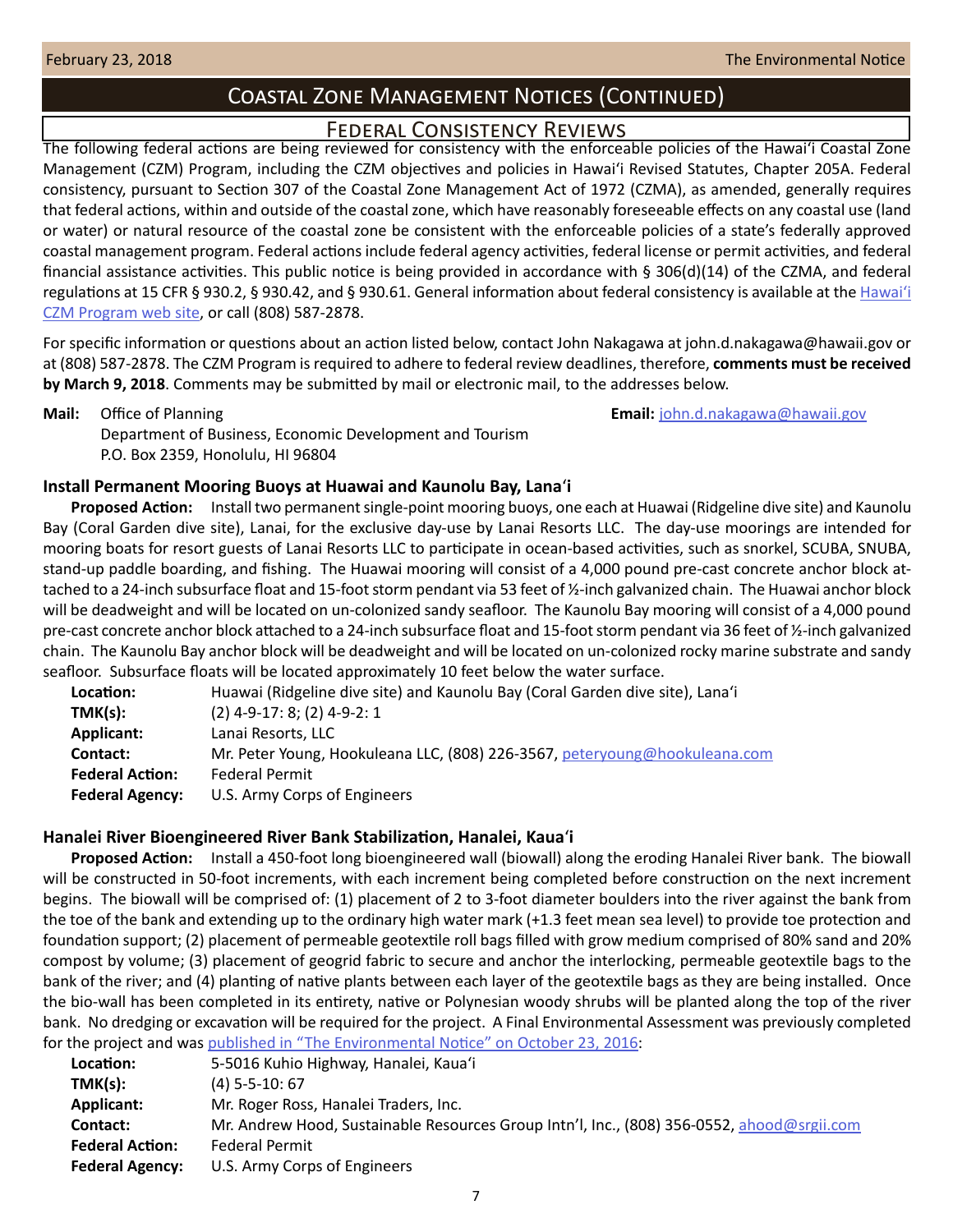# **SHORELINE NOTICES**

## Applications for Shoreline Certification

<span id="page-7-0"></span>The shoreline certification applications below are available for review at the Department of Land and Natural Resources offices on Kauaʻi, Hawaiʻi, Maui, and Honolulu, 1151 Punchbowl Street, Room 220 (HRS § 205A-42 and HAR § 13-222-12). All comments shall be submitted in writing to the State Land Surveyor, 1151 Punchbowl Street, Room 210, Honolulu, HI 96813 and postmarked no later than 15 calendar days from the date of this public notice of the application. For more information, call (808) 587-0420.

| File No.      | Location                                                         | <b>TMK</b>                  | <b>Applicant</b>                                   | Owner                                          | <b>Purpose</b>                         |
|---------------|------------------------------------------------------------------|-----------------------------|----------------------------------------------------|------------------------------------------------|----------------------------------------|
| OA-1800       | 91-329, 91-333, 91-335, and 91-335A<br>Papipi Road, O'ahu, 96706 | $(1)$ 9-1-011:001<br>& 002  | R.M. Towill<br>Corporation                         | Haseko (Ewa)<br>Inc.                           | Permitting                             |
| OA-1801       | Keoneula Boulevard, Oahu, 96706                                  | $(1)$ 9-1-134: 007<br>& 055 | R.M. Towill<br>Corporation                         | Haseko (Ewa)<br>Inc. & Hoakalei<br>Corporation | Permitting                             |
| OA-1802       | 10 Sand Island Access Road, O'ahu,<br>96819                      | $(1)1 - 5 - 041:006$<br>por | R.M. Towill<br>Corporation                         | State of Hawaii,<br><b>DLNR</b>                | Permitting                             |
| MA-690        | 33 Hana Highway, Maui                                            | $(2)$ 2-6-002: 013          | <b>CDF Engineering</b><br>LLC                      | Parker A.<br>Ferguson                          | Establish shoreline                    |
| MA-691        | 281 Amala Place, Maui, 96732                                     | $(2)$ 3-8-001: 188          | R.T. Tanaka<br>Engineers, Inc.                     | County of Maui<br>(le)                         | determine shoreline setback            |
| MA-692        | 4401 Lower Honoapi'ilani Road, Maui,<br>96761                    | $(2)$ 4-3-010: 009          | James Barry                                        | Hololani AOAO                                  | Shoreline protection                   |
| <b>HA-554</b> | 15-2259 Government Beach Road,<br>Hawai'i, 96778                 | $(3)$ 1-5-010: 031          | The Independent<br>Hawaii Surveyors,<br><b>LLC</b> | Michael Scott<br>Moore                         | SMA use permit application             |
| <b>HA-555</b> | Lot 4 Kealohi Kai Place, Hawai'i, 96740                          | $(3)$ 7-7-024: 004          | <b>Thomas Pattison</b>                             | Kona Oasis Inc.                                | Building permit for swim-<br>ming pool |

## Proposed Shoreline Certifications and Rejections

The shoreline notices below have been proposed for certification or rejection by the Department of Land and Natural Resources (HRS § 205A-42 and HAR § 13-222-26). Any person or agency who wants to appeal shall file a notice of appeal in writing with DLNR no later than 20 calendar days from the date of this public notice. Send the appeal to the Board of Land and Natural Resources, 1151 Punchbowl Street, Room 220, Honolulu, Hawai'i 96813.

| File No. | <b>Status</b> | Location                                            | <b>TMK</b>                  | <b>Applicant</b>                       | Owner                                                              | <b>Purpose</b>                     |
|----------|---------------|-----------------------------------------------------|-----------------------------|----------------------------------------|--------------------------------------------------------------------|------------------------------------|
| OA-1771  | Proposed      | 84-1099 Farrington Highway,<br>O'ahu, 96792         | $(1)$ 8-4-003: 003          | Wesley T. Tengan                       | Pomona Valley<br><b>Hospital Medical</b><br>Center Founda-<br>tion | Establish building setback<br>line |
| OA-1786  | Proposed      | 84-931 & 84-939 Farrington<br>Highway, O'ahu, 96792 | $(1)$ 8-4-004: 020<br>& 021 | Wesley T. Tengan                       | Basami, LLC                                                        | Building setback line              |
| OA-1787  | Proposed      | 91-480 Malakole Street,<br>O'ahu, 96707             | $(1)$ 9-1-014: 010          | R.M. Towill Corpo-<br>ration           | IES Downtown.<br>LLC.                                              | Permitting                         |
| OA-1788  | Proposed      | 609 Milokai Street, O'ahu,<br>96744                 | $(1)$ 4-4-039: 007          | Walter P. Thomp-<br>son, Inc.          | Castanon Family<br>Trust                                           | <b>Building permit</b>             |
| OA-1795  | Proposed      | 56-201<br>Kamehameha<br>Highway, O'ahu, 96731       | $(1)$ 5-6-001: 084          | Austin, Tsutsumi &<br>Associates, Inc. | The<br>Simon-<br>Pahler<br>Family<br>Trust                         | Setback purposes                   |
| OA-1796  | Proposed      | 4585 Kāhala Avenue, O'ahu,<br>97816                 | $(1)$ 3-5-004: 001          | Austin, Tsutsumi &<br>Associates, Inc. | Wealth Sky LLC                                                     | Setback purposes                   |
| KA-423   | Proposed      | Kūhiō Highway, Kaua'i                               | (4) 5-8-012: 006<br>por.    | Honua Engineer-<br>ing, Inc.           | Timothy Smith                                                      | Determine shoreline setback        |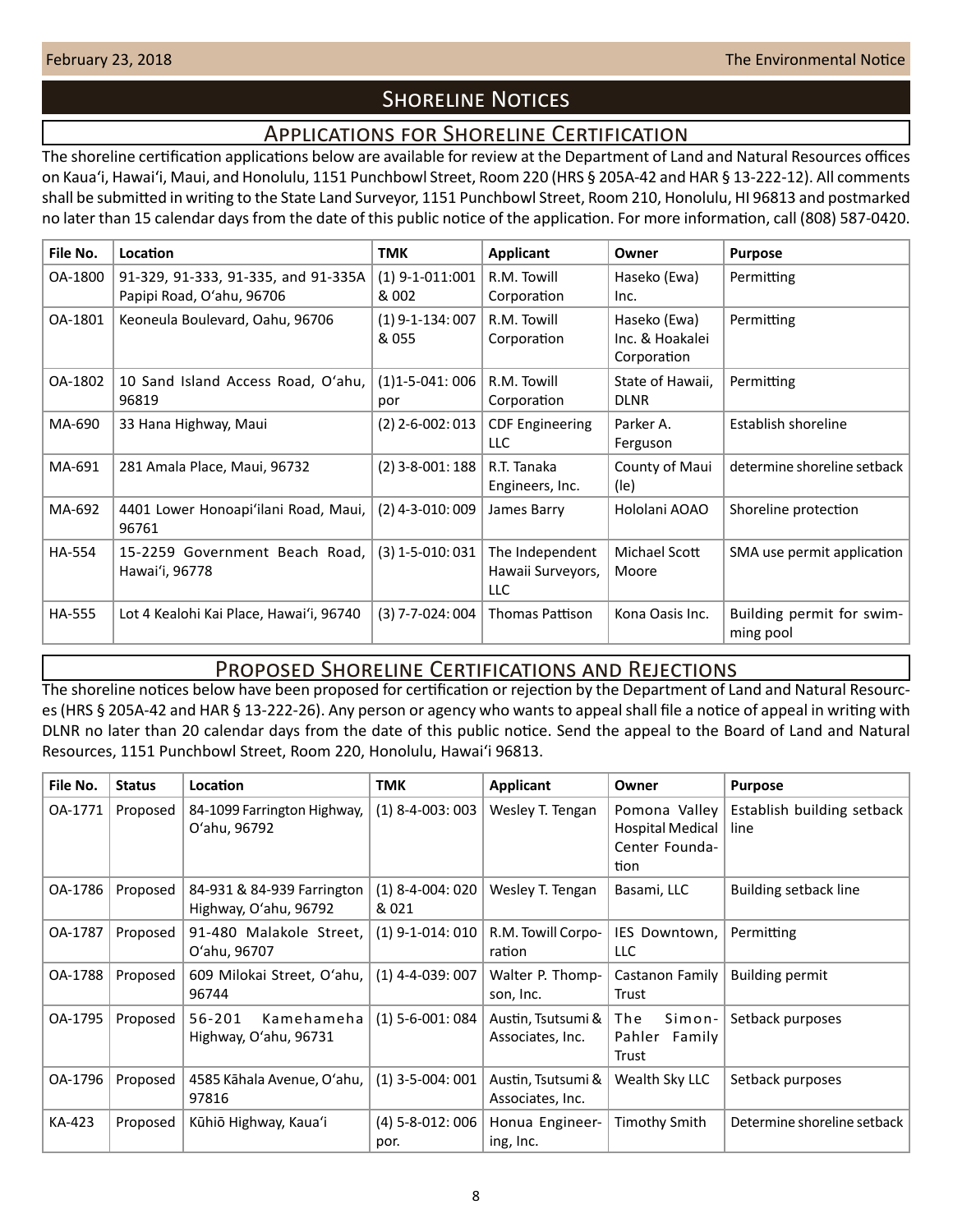# National Environmental Policy Act (NEPA) Actions

<span id="page-8-0"></span>As a courtesy, listed below are documents submitted for publication that have been prepared pursuant to NEPA, rather than Chapter 343, HRS. Accordingly, these entries may have unique comment periods. Occasionally, actions are subject to both NEPA and Chapter 343, HRS. In those cases, a separate Chapter 343, HRS, entry would be published in *The Environmental Notice*.

## **[Draft FONSI for Airfield Improvements and Building Demolition at Marine Corps Base Hawai](http://www.mcbhawaii.marines.mil/unit-home/featured-information/airfield-improvements/)**ʻ**i**

| <b>Island</b>                             | $O'$ ahu                                                                                                                                                                                                                                                                                                                                                       |
|-------------------------------------------|----------------------------------------------------------------------------------------------------------------------------------------------------------------------------------------------------------------------------------------------------------------------------------------------------------------------------------------------------------------|
| District(s)                               | Ko'olaupoko                                                                                                                                                                                                                                                                                                                                                    |
| TMK(s)                                    | $(1)$ 4-4-008:001                                                                                                                                                                                                                                                                                                                                              |
| Permit(s)                                 | various                                                                                                                                                                                                                                                                                                                                                        |
| Proposing &<br><b>Approving</b><br>Agency | Department of the Navy<br>Naval Facilities Engineering Command, Pacific<br>258 Makalapa Drive, Suite 100, Pearl Harbor, HI 96860-3134                                                                                                                                                                                                                          |
| <b>Status</b>                             | Comments must be received or postmarked by March 10, 2018 to be considered<br>Written comments on the Draft FONSI may be provided by e-mail to: NFPAC-Receive@navy.mil<br>or by mail to: Naval Facilities Engineering Command Pacific, 258 Makalapa Drive, Suite 100, JBPHH, Hawai'i 96860-3134,<br>Attention: EV23 Project Mgr MCBH Airfield Improvements EA. |

Pursuant to the Council on Environmental Quality Regulations implementing the National Environmental Policy Act, Marine Corps Base Hawaii (MCBH), provides notice that a Draft FONSI has been prepared, based on an Environmental Assessment (EA), for Airfield Improvements and Building Demolition at MCBH, Kaneohe Bay. The Draft FONSI considers findings from the formal Section 106 consultation conducted pursuant to Title 36 of the Code of Federal Regulations (CFR) Part 800, Protection of Historic Properties, Section 106 Regulations, regarding potential impacts to cultural resources from the proposed demolition of historic facilities located near the base airfield. The Draft FONSI & EA are available via the linked title to this entry.

# **FEDERAL NOTICES**

As a courtesy, listed below are relevant entries from the Federal Register published since the last issue of *The Environmental Notice*. For more information, click on the title link, also available at [www.federalregister.gov.](http://www.federalregister.gov)

## **Notice: [U.S. Endangered Species; Receipt of Recovery and Interstate Commerce Permit Applications](https://www.federalregister.gov/documents/2018/02/13/2018-02878/us-endangered-species-receipt-of-recovery-and-interstate-commerce-permit-applications) (published 2/13/2018)**

The U.S. Fish and Wildlife Service invites the public to comment on applications for permits to conduct activities intended to enhance the propagation or survival of endangered species. With some exceptions, the Endangered Species Act (ESA) prohibits certain activities that constitute take of listed species unless a Federal permit is issued that allows such activity. The ESA also requires that USFWS invites public comment before issuing these permits. To ensure consideration, **written comments must be received by March 15, 2018**; please click on the linked title to this entry for information about submitting comments.

## **Notice: [Western Pacific Fishery Management Council; Public Meetings](https://www.federalregister.gov/documents/2018/02/20/2018-03413/western-pacific-fishery-management-council-public-meetings) (published 2/20/2018)**

The Western Pacific Fishery Management Council (Council) will hold its Social Science Planning Committee (SSPC) meeting, 128th Scientific and Statistical Committee (SSC) meeting, 172nd Council meeting and its associated meetings to take actions on fishery management issues in the Western Pacific Region. A portion of the Council's Executive, Budget and Legislative Standing Committee meeting will be closed to the public. **The meetings will be held between March 5 and March 16, 2018.** For specific times and agendas, and for additional information, please click on the linked title to this entry.

## **Notice: [Notice of Intent To Repatriate Cultural Items: U.S. Department of the Interior, National Park Service,](https://www.federalregister.gov/documents/2018/02/22/2018-03637/notice-of-intent-to-repatriate-cultural-items-us-department-of-the-interior-national-park-service)**

## **[Kaloko-Honokōhau National Historical Park, HI](https://www.federalregister.gov/documents/2018/02/22/2018-03637/notice-of-intent-to-repatriate-cultural-items-us-department-of-the-interior-national-park-service) (published 2/22/2018)**

The U.S. Department of the Interior, National Park Service, Kaloko-Honokōhau National Historical Park, in consultation with the appropriate Native Hawaiian organizations, has determined that the cultural items listed in this notice meet the definition of unassociated funerary objects. Lineal descendants or representatives of any Native Hawaiian organization not identified in this notice that wish to claim these cultural items should submit a written request to Kaloko-Honokōhau National Historical Park. If no additional claimants come forward, transfer of control of the cultural items to the lineal descendants or Native Hawaiian organizations stated in this notice may proceed. **Lineal descendants or representatives of any Native Hawaiian organization not identified in this notice that wish to claim these cultural items should submit a written request with information in support of the claim to Kaloko-Honokōhau National Historical Park at the address in this notice by March 26, 2018.** Please click on the linked title to this entry for additional information.